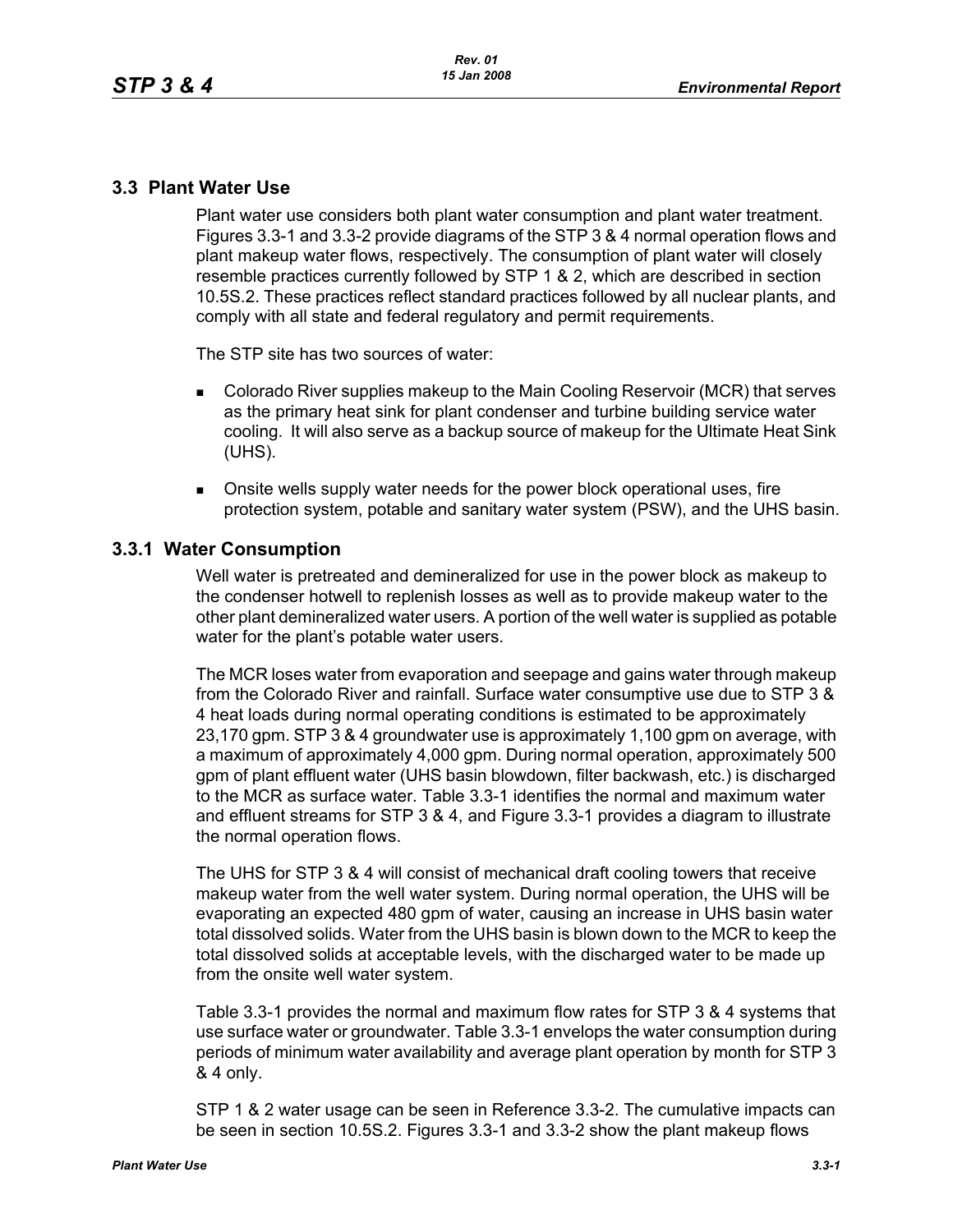including potable water, demineralized water, and the UHS basin. The figures also show plant waste streams including treated radwaste effluents, treated sanitary wastes and low-volume wastes, which consist of reverse osmosis reject, filter backwash waste, oil/water separator effluent, and miscellaneous drains. The normal values listed in Table 3.3-1 are the expected flow values during normal plant operation at full load and the maximum values are those expected during outages and abnormal conditions such as emergency, hot standby, hot standby with loss of AC or shutdown. The rate of surface water consumption shown in Table 3.3-1 is not directly related to the rates of withdrawal and discharge to the Colorado River. Withdrawal from the Colorado River depends on the river flow rate, river water quality and MCR level. Fluctuations in the makeup water availability are accommodated by the maintaining the MCR water level within an acceptable range.

The flows from the miscellaneous demineralized water drains and low-volume wastewater are released to a wastewater retention basin(s) where it will be sampled prior to discharge. The water will be sent to a discharge line and discharged to the MCR. The treated liquid radwaste effluent and sanitary wastewater will be sent to the discharge line and released to the MCR.

#### **3.3.2 Water Treatment**

The water treatment systems for STP 3 & 4 will be similar to those in use at the existing STP 1 & 2. Treatment systems will be required for systems supplied by groundwater, including:

- Condensate water makeup
- UHS basin water makeup
- **Potable water**
- Radwaste
- **Fire protection systems**

The circulating water system at STP 3 & 4 draws water from the MCR, which receives its makeup water from the Colorado River. Biocides and anti-scalant will be injected at the circulating water intake structure to control biofouling and scaling in the circulating water system and associated piping.

Well water is first sent to a filtration system, then chemical conditioned (including disinfection), and transported to a filtered water tank. The filters will be periodically backwashed to remove accumulated solids. The filtered water is distributed to the Fire Protection System and the Makeup Water Preparation (MWP) System.

The PSW System distributes drinking water throughout the power plant. The potable water will be distributed at low flow rates during normal plant operation. At peak times, such as refueling, the PSW will provide maximum flows of approximately 50 gpm per unit. The PSW is sized to provide instantaneous flows of up to 200 gpm per unit for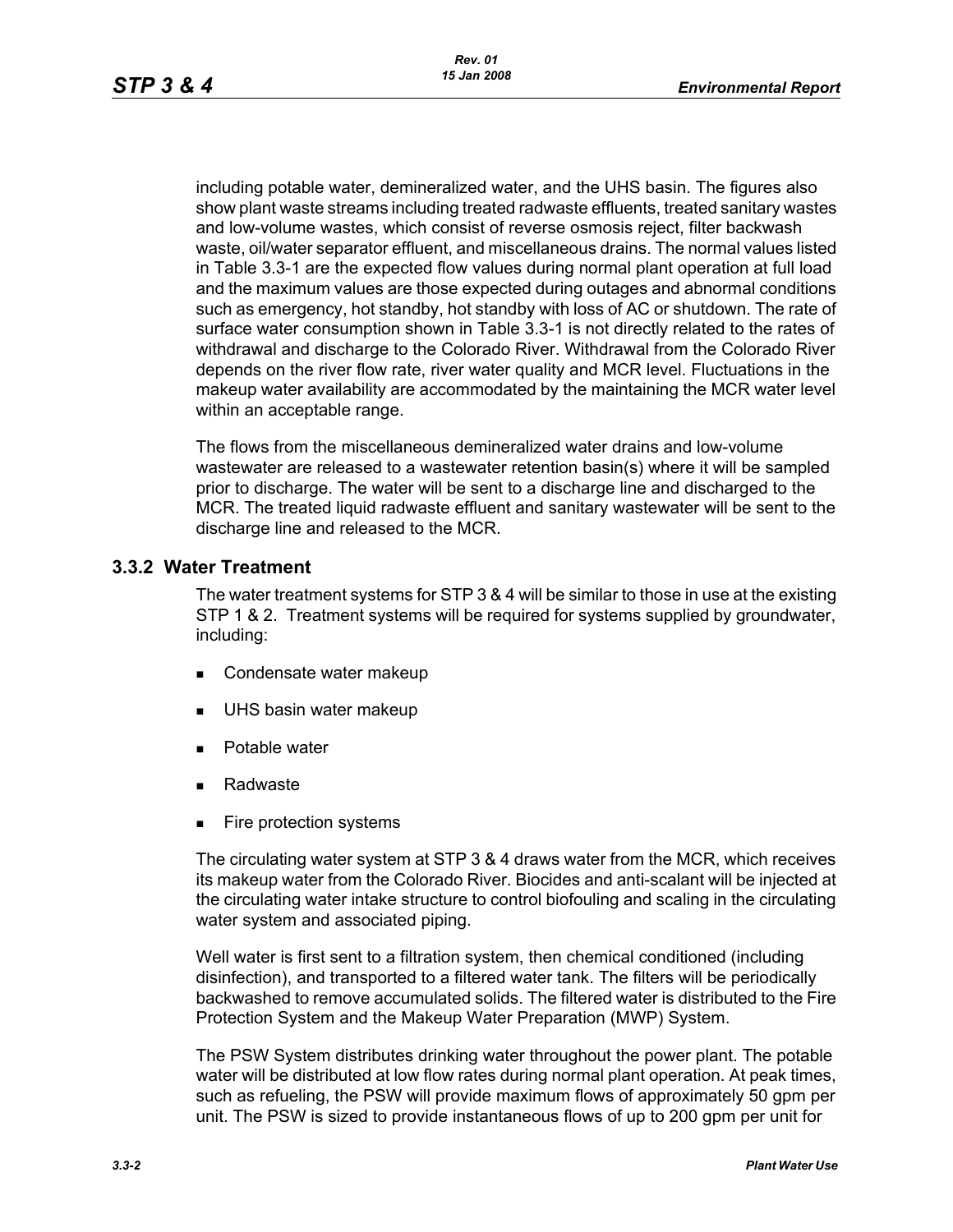short time periods. Potable water peak demands are expected during plant outages due to high plant population.

Demineralized water for plant uses is produced by the MWP System (See Figure 3.3- 2). Water is treated by filtration, reverse osmosis, and mixed bed demineralization processes. The MWP System is designed to reduce suspended and dissolved solids, organics, and colloidal particles present in the well water. Before the reverse osmosis system, a water softener system or a combination of sulfuric acid and sodium hexametaphosphate will be added to control fouling. Sodium hydroxide is added to the first pass permeate of the reverse osmosis system to adjust the pH to improve dissolved solids rejection in the second pass. Chemical addition quantities are proportional to water quality and will be added as needed to provide proper water chemistry. The demineralizers will provide final polishing after the reverse osmosis treatment. The demineralizer resins will be regenerated offsite; therefore, no demineralizer regeneration waste will be generated on site. The waste from the filters is sent to a low-volume waste sump and eventually discharged to the MCR. The MWP System will have peak demands mainly during startup and refueling outages. The MWP System provides makeup water to the Makeup Water Condensate (MUWC) System and Makeup Water Purifier (MUWP) System (See Figure 3.3-2). After filling the systems initially, small quantities of water will be required continuously to replace leakage and drainage from various systems within the power block (See Figure 3.3-2).

The MWP System will meet the demineralized water demand for STP 3 & 4 under normal and maximum operating conditions. Under normal operation, each unit has an overall estimated demineralized water demand of approximately 100 gpm. To support STP 3 & 4, the MWP System will provide an average of approximately 200 gpm of demineralized water. This is the capacity of having a single reverse osmosis train running in a two-pass series configuration. Under emergency and abnormal operation, each unit has an estimated demineralized water demand of approximately 400 gpm. To support one unit at maximum and one unit under normal operation, the MWP System will provide a continuous maximum flow of approximately 500 gpm of demineralized water.

The MWP System sizing is based on meeting maximum flow conditions with four reverse osmosis units. In the normal mode, the reverse osmosis units will be configured as two parallel reverse osmosis trains with each reverse osmosis train consisting of two reverse osmosis units in series (as a two-pass reverse osmosis configuration) to produce up to 400 gpm total demineralized water. The four reverse osmosis units will have the capability to be configured as four parallel single-pass reverse osmosis trains to produce instantaneous flows up to approximately 800 gpm total demineralized water for short time periods.

The MUWC System and the MUWP System both receive water from the MWP System. The MUWC System provides condensate quality water for both normal and emergency operations.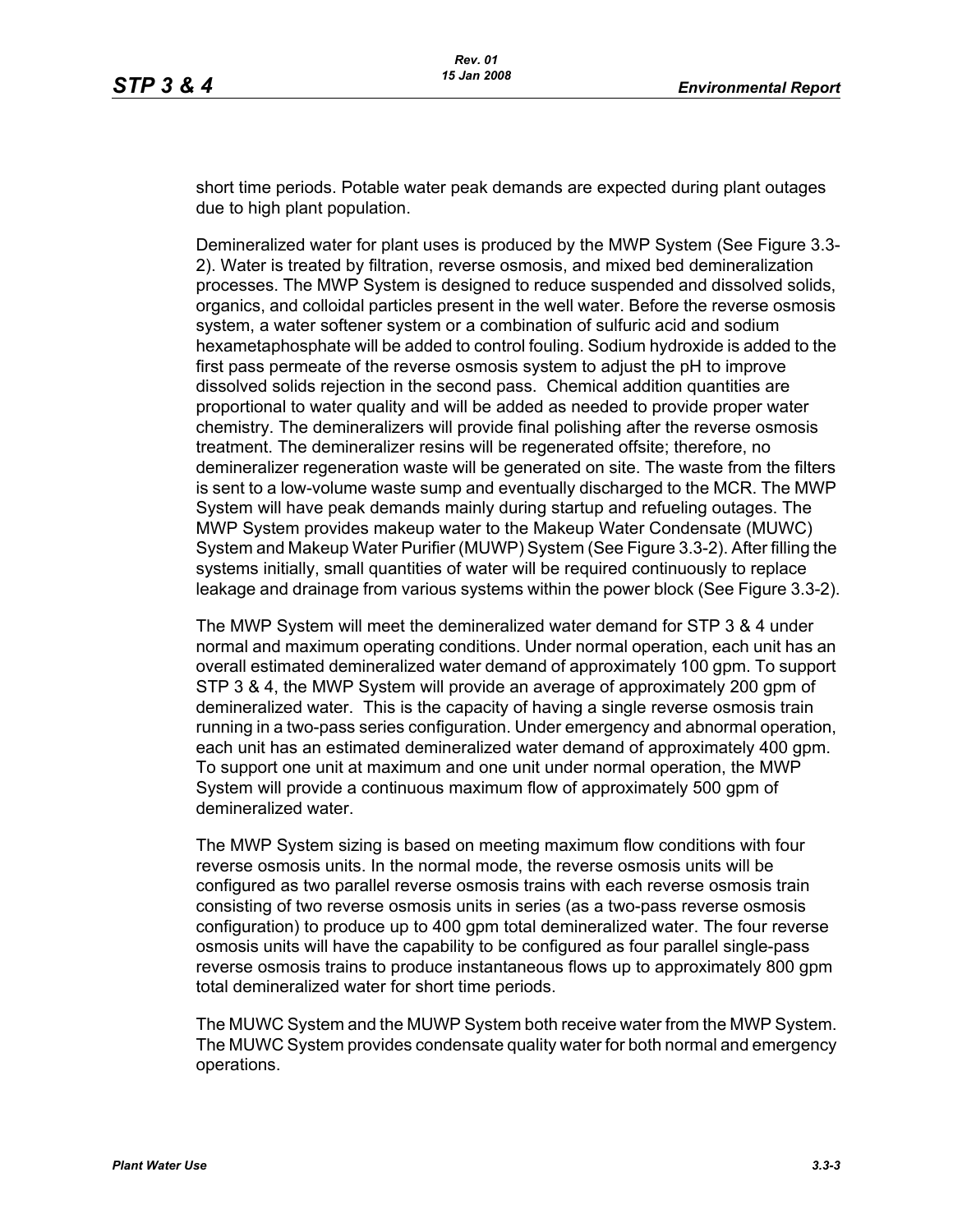The MUWP System provides makeup water to the following (Reference 3.3-1):

- Condensate Storage Tank
- Reactor Building Cooling Water System
- **Turbine Building Cooling Water System**
- Diesel Generator Cooling Water System
- **Liquid Radwaste System**
- **Standby Liquid Control Tank**
- **Decontamination Station**
- **Plant Chilled Water Systems**
- **Plant Laboratories**
- **Dubber Miscellaneous Uses**
- The MUWC System supports the following (Reference 3.3-1):
- **Main Condenser Hotwell**
- **Liquid Radwaste System**
- **Residual Heat Removal System Flushing**
- **High-Pressure Core Flooder System charging and flushing**
- Reactor Core Isolation Cooling System charging and flushing
- **Fuel Pool Skimmer Surge Tanks**
- **EXEC** Cleanup System Phase Separators and Cleanup System Filter Demineralizer
- **Condensate Filter and Demineralizer**
- Other Miscellaneous Uses

Discharges from the systems using demineralized water for makeup are routed to plant sumps, non-radioactive drains, or the liquid radwaste system before discharge.

The MUWC System and the MUWP System interface with the systems stated above but are not limited to only these systems. Most of these systems are closed looped; therefore, makeup will only need to be provided when water levels become low.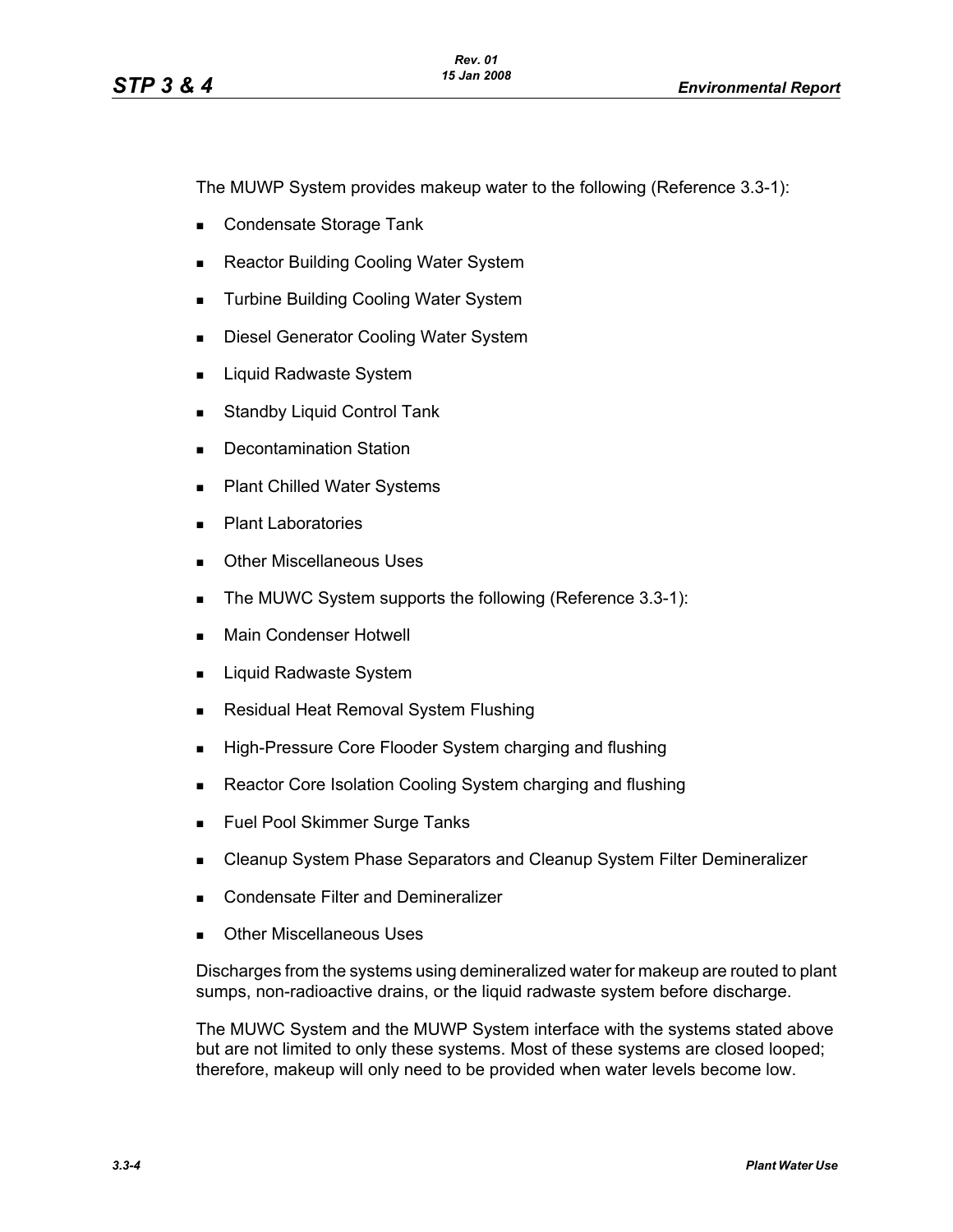# **3.3.3 References**

- 3.3-1 ABWR Design Control Document, GE Nuclear Energy, Revision 4, March 1997.
- 3.3-2 South Texas Project Units 1 and 2 Environmental Report Amendment 10, July 16, 1987.
- 3.3-3 Texas Commission on Environmental Quality, Permit to Discharge Wastes under Provisions of Section 402 of the Clean Water Act and Chapter 26 of the Texas Water Code-Texas Pollutant Discharge Elimination System (TPDES) Permit No. WQ0001908000, Austin, Texas, July 21, 2005.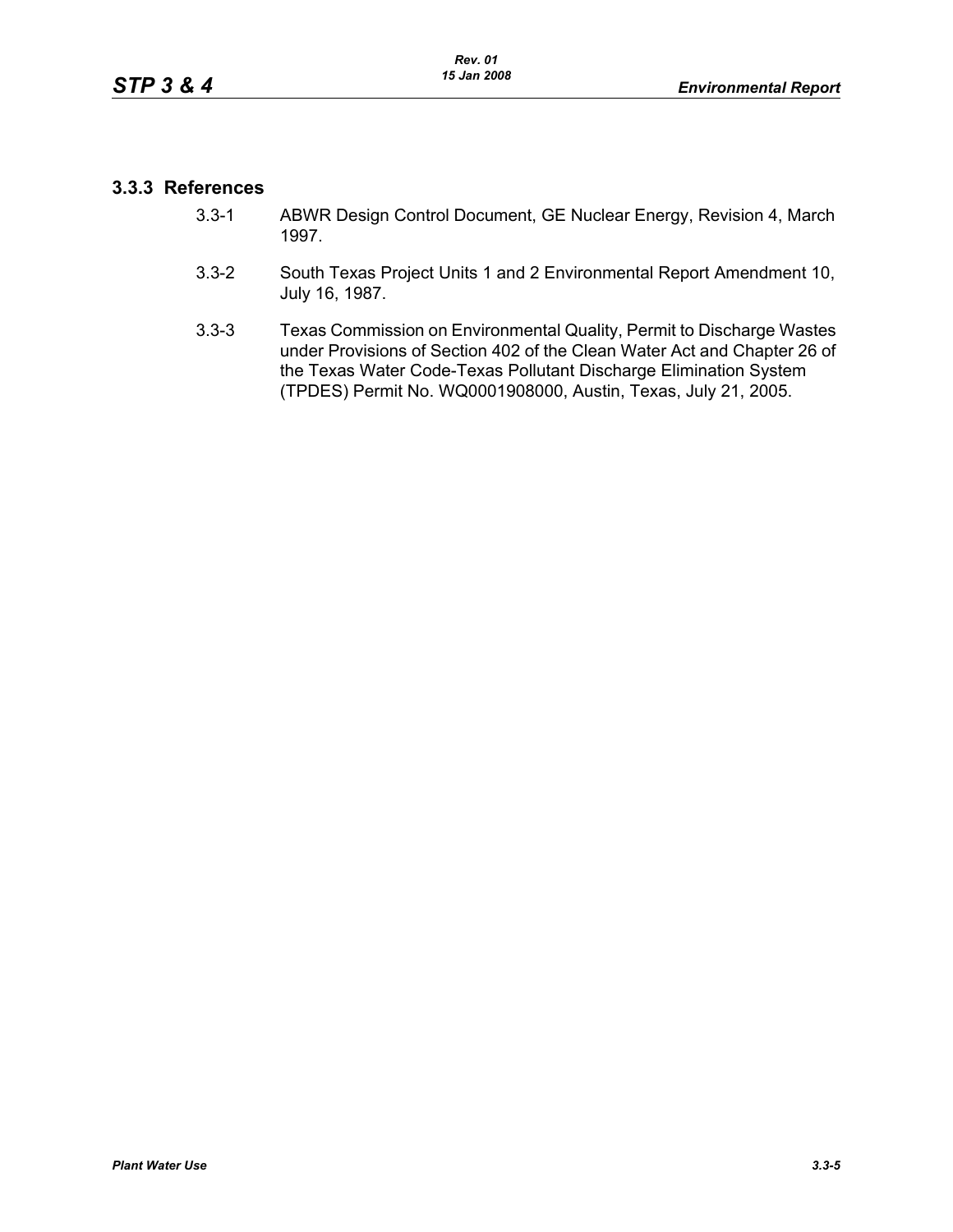|                         |                                                      |                     | <b>Maximum</b>     |                 |
|-------------------------|------------------------------------------------------|---------------------|--------------------|-----------------|
| <b>Stream</b>           | <b>Stream Description</b>                            | Normal [1]<br>(gpm) | [1, 2, 7]<br>(gpm) | <b>Comments</b> |
|                         | <b>Groundwater (Well) Streams</b>                    |                     |                    |                 |
| $\overline{\mathbf{c}}$ | Plant Well Water Demand                              | 1,077               | 3,935              | $[11]$          |
| 8                       | Well Water Demand for UHS System Makeup              | 720                 | 3,030              | $[11]$          |
| 4                       | <b>UHS Tower Evaporation</b>                         | 480                 | 2,020              |                 |
| 5                       | <b>UHS Tower Blowdown</b>                            | 231                 | 997                | $[4]$           |
| 6                       | <b>UHS Tower Circulating Water Flow</b>              | 85,590              | 128,400            |                 |
| $\overline{7}$          | <b>UHS Tower Drift</b>                               | 9                   | 13                 | $[3]$           |
| 1                       | Well Water for Power Plant Makeup/Use                | 332                 | 805                | [6]             |
| 15                      | Potable Water                                        | 25                  | 100                |                 |
| 16                      | Sanitary Waste                                       | 25                  | 100                |                 |
| 19                      | <b>Filter Effluent</b>                               | 332                 | 805                |                 |
| 20                      | <b>Filter Backwash Water</b>                         | 17                  | 40                 |                 |
| 21                      | <b>Filter Backwash Waste</b>                         | 17                  | 40                 |                 |
| 27                      | Demineralized Water to Various Users                 | 200                 | 500                | [8]             |
| 22                      | <b>Reverse Osmosis Influent</b>                      | 300                 | 750                |                 |
| 23                      | <b>Reverse Osmosis Effluent</b>                      | 200                 | 500                |                 |
| 24                      | Reverse Osmosis Reject                               | 100                 | 250                |                 |
| 26                      | <b>Mixed Bed Effluent</b>                            | 200                 | 500                |                 |
| 34                      | Liquid Radwaste Treatment Influent                   | 40                  | 280                |                 |
| 30                      | Fire Water System Makeup                             | 10                  | 10                 |                 |
| 32                      | Oil/Water Separator Influent                         | 15                  | 15                 |                 |
| 28                      | Equipment/Floor Washdown                             | 5                   | 5                  |                 |
| 39                      | <b>Consumptive Losses</b>                            | 110                 | 145                |                 |
| 40                      | Demineralized Users Miscellaneous Drains<br>Influent | 50                  | 75                 |                 |
| 42                      | Startup/Flush Pond                                   | 0                   | $\mathbf 0$        | [5]             |
|                         | <b>MCR Streams</b>                                   |                     |                    |                 |
| 9                       | <b>MCR Evaporation</b>                               | 43,082              | 46,536             | $[12]$          |
| 9a                      | <b>MCR Natural Evaporation</b>                       | 19,912              | 23,109             | $[12]$          |
| 9b                      | MCR Forced Evaporation from STP 3 & 4                | 23,170              | 23,427             | $[12]$          |
| 11                      | <b>MCR Circulating Water Flow</b>                    | $2.4 \times 10^{6}$ | $2.4 \times 10^6$  |                 |
| 12                      | <b>MCR Seepage</b>                                   | 0                   | 0                  | $[9]$           |
| 14                      | <b>MCR Rainfall</b>                                  | 0                   | 0                  | [9]             |
| 43                      | <b>MCR Blowdown to Colorado River</b>                | 0                   | 138,240            | $[10]$          |
| 44                      | MCR Makeup to UHS (Backup to Wells)                  | 0                   | 0                  | $[11]$          |

# **Table 3.3-1 STP 3 & 4 Water Flow Table**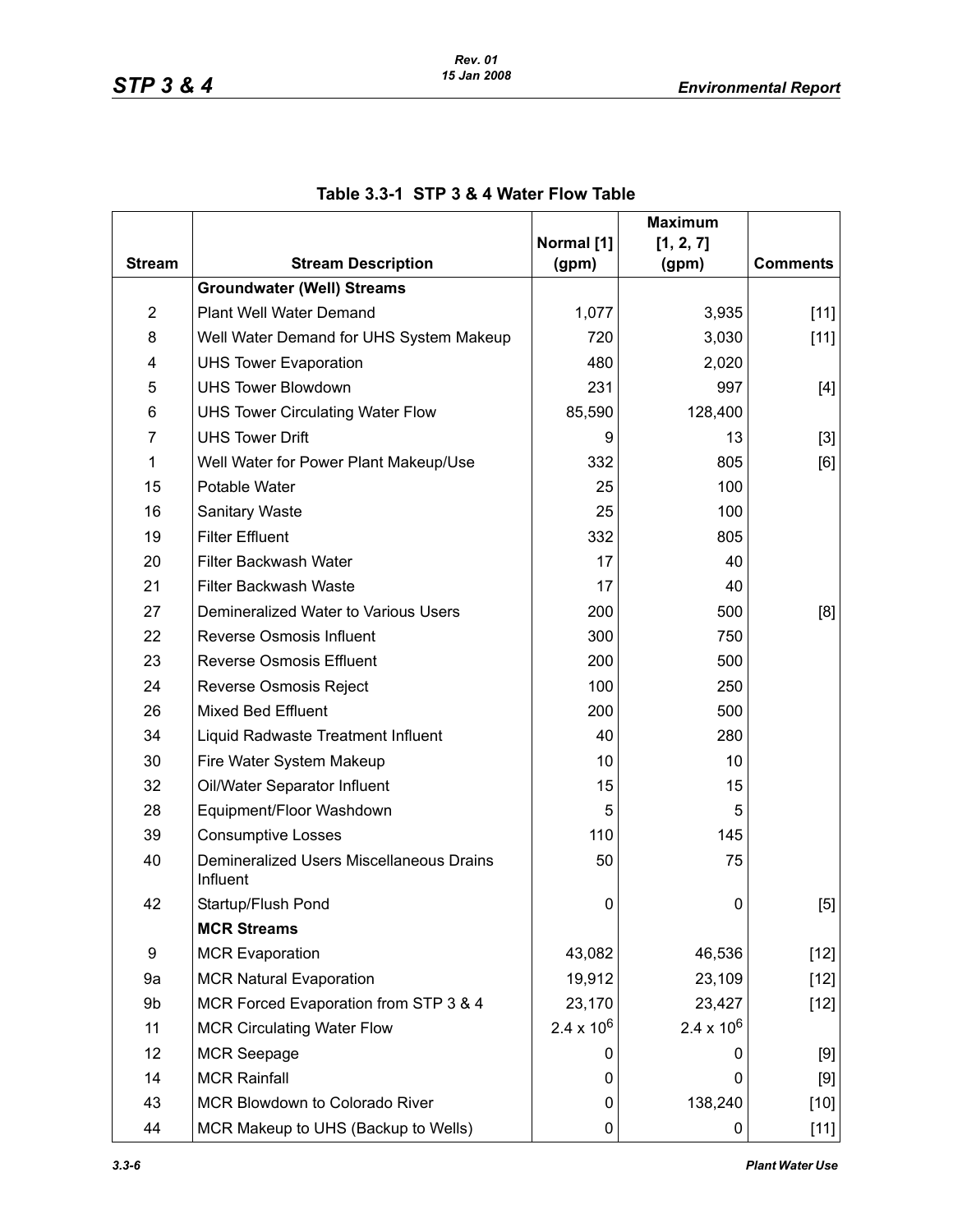|               |                                                       | Normal [1] | <b>Maximum</b><br>[1, 2, 7] |                 |
|---------------|-------------------------------------------------------|------------|-----------------------------|-----------------|
| <b>Stream</b> | <b>Stream Description</b>                             | (gpm)      | (gpm)                       | <b>Comments</b> |
|               | <b>Surface Water (Colorado River) Streams</b>         |            |                             |                 |
| 3             | <b>Total Required River Water to MCR</b>              | 42,604     | 44,779                      |                 |
| 43            | Total Discharge from MCR to River                     | 0          | 138,240                     | $[10]$          |
|               | <b>Plant Effluent Streams</b>                         |            |                             |                 |
| 10            | Final Effluent Discharge Line to MCR                  | 478        | 1,757                       |                 |
| 35            | <b>Treated Liquid Radwaste</b>                        | 40         | 280                         |                 |
| 37            | <b>Wastewater Retention Basin Discharge</b>           | 182        | 380                         |                 |
| 41            | Demineralized Users Miscellaneous Drains<br>Discharge | 50         | 75                          |                 |
| 17            | <b>Treated Sanitary Waste</b>                         | 25         | 100                         |                 |
| 36            | <b>Total Low Volume Waste</b>                         | 132        | 305                         |                 |
| 29            | Equipment/Floor Washdown Waste                        | 5          | 5                           |                 |
| 31            | Fire Water System Losses                              | 10         | 10                          |                 |
| 33<br>Notoe:  | Oil/Water Separator Effluent                          | 15         | 15                          |                 |

|  |  | Table 3.3-1 STP 3 & 4 Water Flow Table (Continued) |  |  |
|--|--|----------------------------------------------------|--|--|
|--|--|----------------------------------------------------|--|--|

Notes:

1. The flow rate values are for STP 3 & 4.

2. These flows are not necessarily concurrent.

3. The cooling tower drifts are 0.01% of the tower circulating water flow.

4. The UHS cooling towers are assumed operating at three cycles of concentration.

5. Startup flushes and startup pond discharge would occur only during the initial plant startup phase and potentially after unit outages when system flushes are required.

6. Makeup water for demineralized water, potable water, and fire protection water, and makeup to the UHS basin would be from site wells. The MCR makeup will be from the Colorado River.

7. Maximum evaporation from the UHS towers would occur during emergency, hot standby, hot standby with loss of AC, or shutdown conditions. All other maximum flows are during the power block peak demands for makeup water.

8. For the normal condition, the reverse osmosis system is operating in a two-pass configuration, in maximum conditions the reverse osmosis is operating in a single-pass parallel configuration.

9. The rainfall and seepage have been taken to be 0 gpm because STP 1 & 2 has already taken rainfall and seepage in consideration for its plant water balance (Reference 3.3-2). The addition of STP 3 & 4 has no impact on rainfall and insignificant impact on the seepage rates.

10. The MCR has the ability to discharge water to the Colorado River at rates up to a maximum of 138,240 gpm (200 million gallons per day) in accordance with the existing Texas Pollutant Discharge Elimination System (TPDES) permit (Reference 3.3-3). The MCR has been blowndown infrequently during the past 20 years. Makeup water to the MCR during periods of blowdown evolution is not considered since the makeup requirements depend on the MCR water level and river flows.

11. These maximum demands are estimated based on one unit in a planned refueling outage, and the second unit in a forced outage using worst case relative humidity. Using average relative humidity, demands for plant well water and UHS makeup are estimated to reduce to 3,305 gpm and 2,400 gpm, respectively. If the demand is higher than the permitted well water levels, UHS makeup for one or both units will be provided from the MCR.

12. The forced evaporation shown includes STP 3 & 4 only. The natural evaporation of the MCR is constant and is not impacted by the number of units at the STP site. The natural evaporation of the MCR is not included in the discussion of surface water consumption in section 3.3.1.

13. Minimum water availability has no impact on the water balance for STP 3 & 4. The MCR accommodates for fluctuations in makeup water availability. Change in the MCR level does not significantly impact the evaporation.

14. Details on groundwater sources and construction requirements for plant water use are discussed in Sections 2.3, 4.2, and 3.9S. Information regarding STP 1 & 2 plant water use can be found in Reference 3.3-2.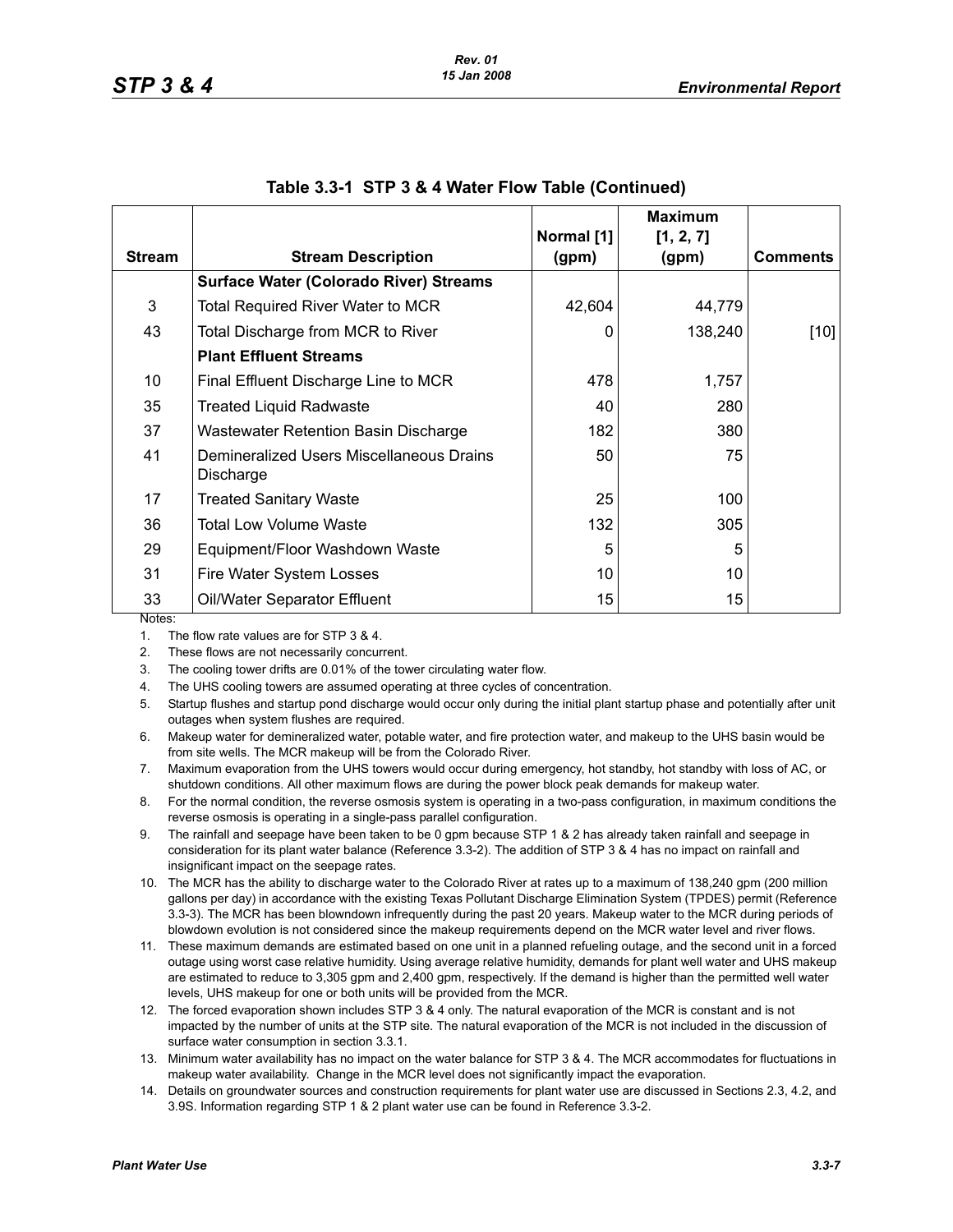

**Figure 3.3-1 Water Use Diagram Summary**

Figure 3.3-1 Water Use Diagram Summary